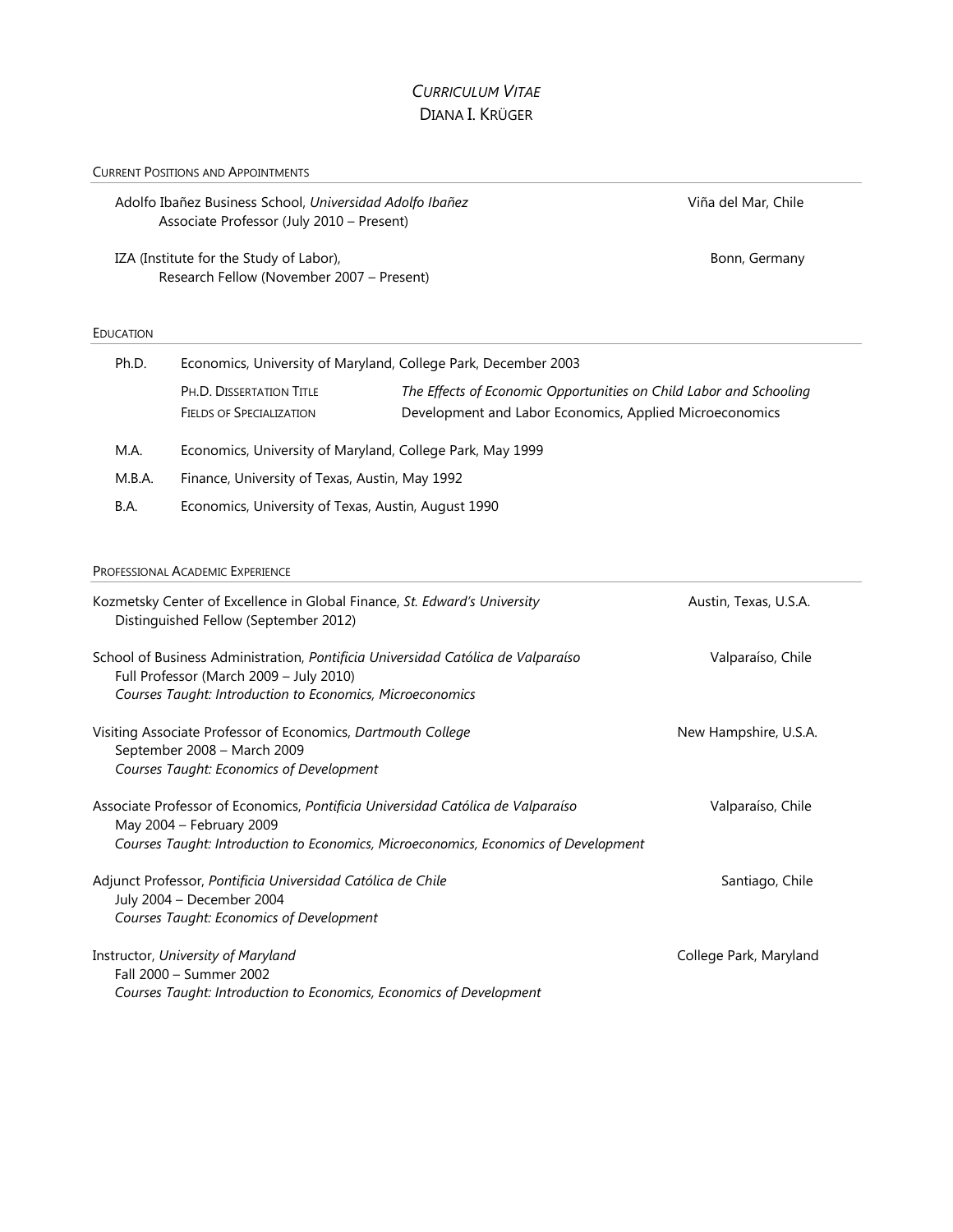*Adolfo Ibañez Business School*

Masters of Organizational Management (May 2011, July 2012, July 2013).

*Pontificia Universidad Católica de Valparaíso*.

School of Business Administration. M.B.A. May 2008, May 2009, May 2010.

School of Education. Post-Graduate Program in Labor Market Orientation. March-April 2008.

School of Business Administration. Post-Graduate Program in Social Project Evaluation. November 2007.

International Exchange Program – Villa Nova University. June 2004, June 2005.

School of Accounting. Post-Graduate Program in Public Policy and Management. December 2004.

PROFESSIONAL EXPERIENCE – NON ACADEMIC

- **United Nations Economic Commission for Latin America and the Caribbean**, June 2012 October 2012 Background study for regional report on secondary education desertion in Latin America.
- **The World Bank**, Washington, D.C., Consultant, December 2011 April 2012 Co-authored paper titled "Education consequences of adolescent motherhood in Chile". Background study for regional report on teenage pregnancy in Latin America.
- **The World Bank**, Washington, D.C., Consultant, July 2006 December 2006 Co-authored report titled "Distortions to Agricultural Incentives in Nicaragua".

**The World Bank**, Washington, D.C., Consultant, December 2002 – August 2003 Co-authored report titled "Shocks and Coffee: Lessons from Nicaragua" and an article titled "The Coffee Crisis in Central America". Performed panel data analysis of the 1998 and 2001 *Living Standards Measurement Surveys* (LSMS) for Nicaragua, and wrote sections of the report on coffee sector households' ability to cope with economic shocks.

- **The World Bank**, Washington, D.C., Consultant, March 2001 April 2002 Co-authored a paper on the effects of informal safety nets on consumption smoothing, using Nicaraguan household panel data.
- **The World Bank**, Managua, Nicaragua, Consultant, June 1999 June 2000 Authored three technical background papers for *Nicaragua Poverty Assessment*. Co-authored sections of the *Poverty Assessment*. Technical assistance to Nicaraguan Government*.*
- **Inter-American Development Bank**, Washington, D.C., Consultant, March 1999 June 1999 Generated statistical tables for 22 Latin American countries for the publication *Social Protection for Equity and Growth.* Contributed to the selection and design of relevant socio-economic indicators.
- **Central Bank of Nicaragua**, Managua, Executive Director of Open Market Operations, June 1995 June 1996 Managed the new OMO division of the Central Bank, coordinated the sale of the new Central Bank titles in the financial market, directed research projects and statistical analysis by the division's specialists.
- **Banco De Exportación**, Managua, Nicaragua, Credit Analyst, July 1993 December 1994 Designed consumer loans programs. Analyzed-presented consumer loans projects to bank's investment committee.

**United Nations Development Program**, Managua, Nicaragua, Consultant, October 1992 – July 1993 Coordinated the preparation of the official document presented by Nicaragua's Government at its annual meeting with the International Donating Community. Provided technical support to monetary research division of the Central Bank.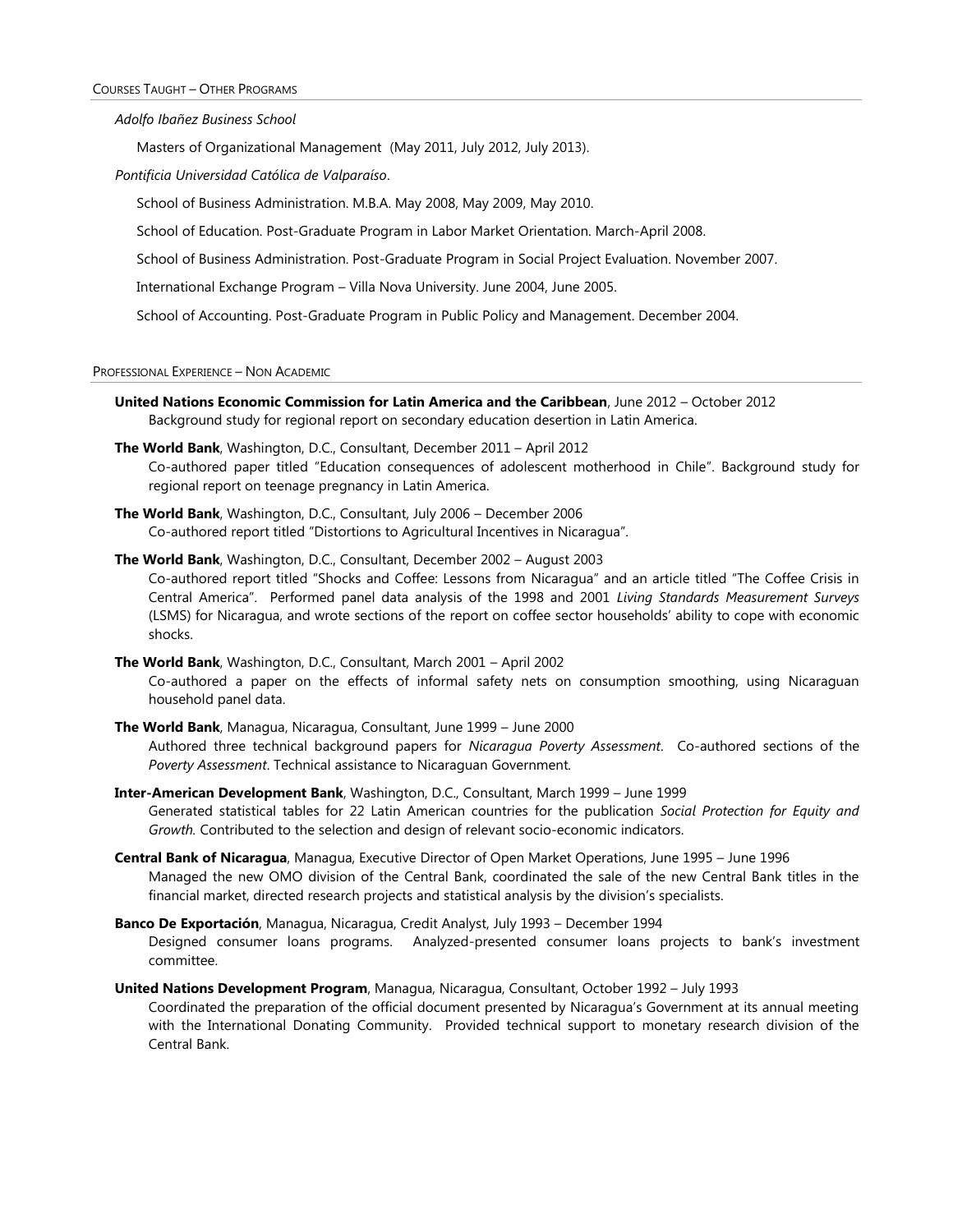#### RESEARCH

*Publications*

- "Determinants of Persistence and the Role of Financial Aid: Lessons from Chile", with V. Santelices, X. Catalan, y K. Horn, *Higher Education*, forthcoming.
- "Household Choices of Schooling and Child Labor: A Structural Model with Applications to Brazil", with Matias Berthelon and Rodrigo Soares. *Journal of Human Resources*, v47(1), 2012, 1-31.
- "Risky behavior among youth: Incapacitation effects of school on adolescent motherhood and crime in Chile", with Matias Berthelon. *Journal of Public Economics*, v95(1-2), 2011, 41-53.
- "Child labor and schooling in Bolivia: Who's Falling Behind? The roles of domestic work, gender and ethnicity," with Daniela Zapata and Dante Contreras. *World Development,* Volume 39(4), 2011, 588-599.
- "Allocation of children's time along gender lines: Work, school, and domestic work in Brazil," joint with Matias Berthelon. *Research in Labor Economics*, v31, 2010, 161-192.
- "Distortions to Agricultural Incentives in Latin America: The Case of Nicaragua", with Matias Berthelon and Diana Saavedra, in *Distortions to Agricultural Incentives in Latin America*, Kym Anderson and Alberto Valdes, ed., The World Bank, 2008.
- "Coffee Production Effects on Child Labor and Schooling in Rural Brazil," *Journal of Development Economics*, v82(2), 2007, 448-463.
- "Child labor and schooling during a Coffee Sector Boom: Nicaragua 1993 1998," in: *Trabajo Infantil: Teoría y Evidencia desde Latinoamerica*, Luis F. Lopez Calva, ed., Mexico, D.F., Fondo de Cultura Económica de México, Mexico (2006).
- "Shocks and Coffee: Lessons from Nicaragua," with Andrew Mason and Renos Vakis. The World Bank, Social Protection Discussion Paper Series No. 0415, July 2004.
- "How Household Economic Opportunities Affect Child Labor and Schooling in Nicaragua: Differential Effects by Gender", with Matias Berthelon, *The Georgetown Public Policy Review*, Vol. 9(1), Fall 2003.
- "The Coffee Crisis in Central America," with Andrew Mason and Renos Vakis, in *SPectrum: Volatility, Risk and Innovation: Social Protection in Latin America and the Caribbean*, The World Bank, Fall 2003.
- "Rates of Return to Education in Nicaragua", *Nicaragua Poverty Assessment, Vol. II*, Report No. 20488-NI, The World Bank, Washington, D.C. 2000.
- "The Determinants of Educational Enrollment in Nicaragua", *Nicaragua Poverty Assessment, Vol. II*, Report No. 20488-NI, The World Bank, Washington, D.C. 2000.
- "The Distributional Effect of Rural Incentive Policies", *Nicaragua Poverty Assessment, Vol. II*, Report No. 20488-NI, The World Bank, Washington, D.C. 2000.

## *Working Papers*

- "Effects of Full-day Schooling on mothers' employment quality: Evidence from a School Reform in Chile," with Matias Berthelon and Carlos Zamora, June 2015. Mimeo.
- "The effect of longer school schedules on early literacy," with Matias Berthelon and Veronica Vienne. June 2015. Mimeo.
- "The effects of longer school days on mothers' labor force participation," with Matias Berthelon and Melanie Oyarzun, April 2015. Mimeo.
- "Education consequences of adolescent motherhood in Chile," with Matias Berthelon. IZA Discussion Paper No. 8072, March 2014.
- "Adolescent motherhood and secondary schooling in Chile," with Matias Berthelon and Rodrigo Navia. IZA Discussion Paper No. 4552, November 2009.
- "Impact of grape production on school attendance and youth employment in Chile," with Daniela Verdugo and Rodrigo Navia. Mimeo (in Spanish).
- "Social Networks and its impact on economic opportunities of Bolivia's indigenous people," with Dante Contreras and Daniela Zapata. Mimeo.
- "The role of social networks in the economic opportunities of Bolivian women," with Dante Contreras, Marcelo Ochoa and Daniela Zapata. Interamerican Development Bank, Research Network Working Paper No. R-540, Mimeo.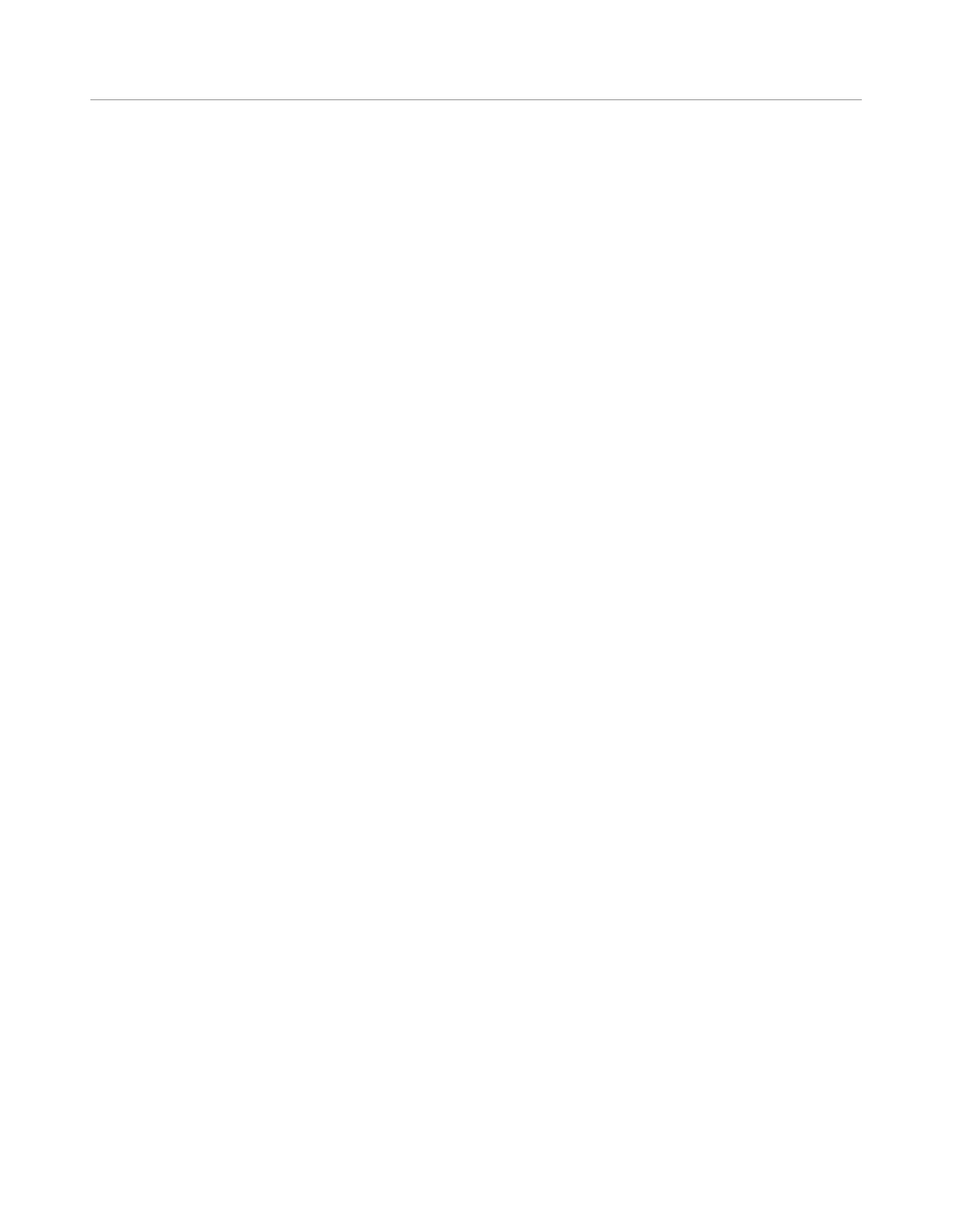#### PROFESSIONAL ACTIVITIES

#### *Professional Associations and Activities*

*Comisión Brújula*, Government of Chile, January 2010 – November 2011. Member of a high-level panel of experts that proposed alternatives to address and evaluate a major development challenge for Chile.

Economics Society of Chile (SECHI) – President, Board of Directors 2010-2013. Past-President, 2014-2015.

Economics Society of Chile (SECHI) – Board of Directors. 2008-2009.

Latin American and Caribbean Economics Association (LACEA). Member since 2002.

National Scientific and Technological Research Commission, Chile (CONICYT). Directorate of Research in Economics. 2011-2013.

Economics Society of Chile (SECHI). Member since 2004.

## *Expert Reviewer – Academic Journals*

Anonymous referee services: Journal of Human Resources, Journal of Population Economics, Journal of Labor Economics, Journal of Development Economics, Journal of Development Studies, Agricultural Economics, Economic Development and Cultural Change, World Development, Journal of International Development, El Trimestre Económico, Latin American Journal of Economics (previously Cuadernos de Economía), Economía Chilena.

## *Expert Reviewer – Projects and Others*

National Scientific and Technological Research Commission, Chile (CONICYT). Member of the Evaluating Committee of Graduate Scholarships. December 2007 – present.

The Netherlands Foundation for Science for Global Development. External Program Reviewer. March 2008.

Programa de Promoción de la Reforma Educativa en América Latina y el Caribe (PREAL). External Member of Project Evaluating Committee (Strategic Alliance Projects promoting Education Reform Policies in Latin America). December 2007.

## *Committees - Conferences*

Economics Society of Chile (SECHI). Academic Program Director, Annual 2007, 2008, 2009 Conferences.

Economics Society of Chile (SECHI). Organization Committee. Annual 2006 Conference.

## *Committees – Masters Thesis*

Carlos Zamora (Advisor), 2014, Masters of Management Science, *Universidad Adolfo Ibañez.*

Veronica Vienne (Advisor), 2014, Masters of Economics and Public Policy, *Universidad Adolfo Ibañez.*

Daniel Manzor (Advisor), 2011, Masters of Management Science, *Universidad Adolfo Ibañez.*

Soledad Cabrera, 2008, Masters of Economics, *Universidad de Chile.*

Rebeca Miranda, 2007, Masters of Public Policy, *Universidad de Chile.*

Carolina Moraga, 2007, Masters of Applied Economics, *Universidad de Chile.*

Macarena Alvarado, 2007, Masters of Economics, *Universidad de Chile.*

Daniela Verdugo (Advisor), January 2006, Masters of Agricultural Economics, *Pontificia Universidad Catolica de Chile.*

Carmen Silva (Advisor), January 2006, Masters of Agricultural Economics, *Pontificia Universidad Catolica de Chile*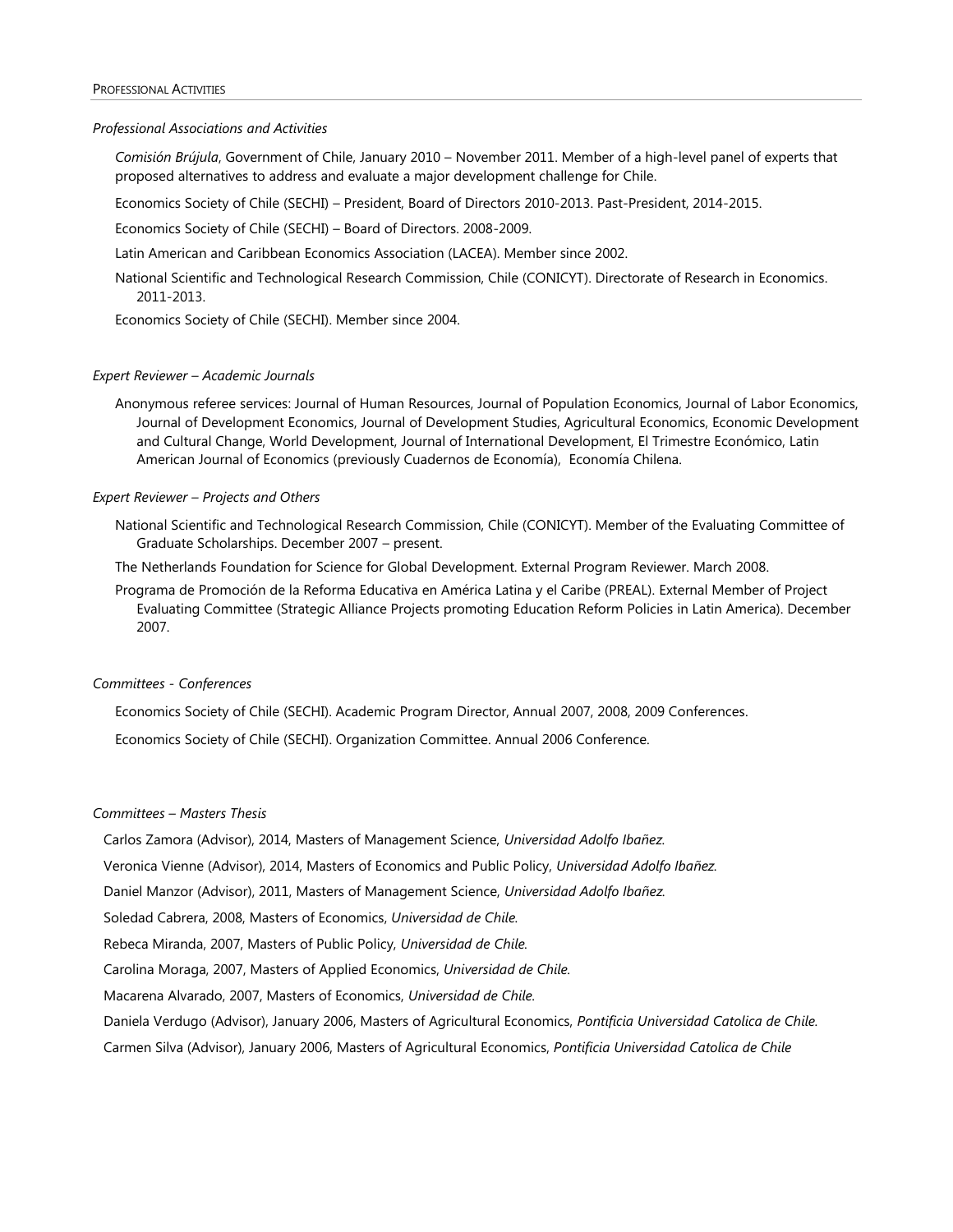- FONDECYT (National Scientific and Technological Research Commission, Government of Chile.) March 2012 March 2015. "The effect of longer school days on household time allocation decisions: Mothers labor supply, juvenile crime, and youth employment and schooling in Chile" (Principal Investigator).
- FONDECYT (National Scientific and Technological Research Commission, Government of Chile.) March 2007 March 2009. "The role of gender in youth employment and school enrollment in Chile" (Principal Investigator).
- FONDECYT (National Scientific and Technological Research Commission, Government of Chile.) March 2005 March 2007. "Child labor and schooling: A structural model and its empirical application" (Principal Investigator).
- FONDECYT (National Scientific and Technological Research Commission, Government of Chile.) May 2006. International cooperation grant.
- FONDECYT (National Scientific and Technological Research Commission, Government of Chile.) May 2005. International cooperation grant.
- Inter American Development Bank, Latin American Research Network. January 2006 November 2006. "The role of social networks in the economic opportunities of Bolivian women" (Co-investigator).

#### PROFESSIONAL PRESENTATIONS

#### *Conferences*

- Meeting of the Economics Society of Chile, September 2013, Santiago, Chile Presidential Address
- The World Bank, authors' workshop on "Teenage Fertility Decisions, Poverty and Economic Achievement: Evidence and Policy Lessons from Latin America and the Caribbean," April 2012, Washington, D.C., Speaker and Discussant.
- Interamerican Development Bank, Workshop on "The paradox of stagnant adolescent fertility in Latin America and the Caribbean," December 2011, Washington, D.C., Invited speaker and discussant
- The World Bank / Institute for the Study of Labor (IZA), III Annual Conference on Employment and Economic Development, April 2008, Rabat, Morocco – Speaker and Discussant
- XII Latin Amercian and Caribeean Economics Association (LACEA) Meeting, October 2007, Universidad de los Andes, Bogotá, Colombia – Speaker and Discussant
- Meeting of the Economics Society of Chile, September 2007, Viña del Mar, Chile Speaker
- Institute for the Study of Labor (IZA) Workshop: Child Labor in Developing Countries, June 2007, University of Bonn, Bonn, Germany – Invited Discussant
- The World Bank, Conference "Indigenous Peoples and Economic Opportunities in Latin America," February 2007, Georgetown University, Washington, D.C., U.S.A. – Presenter
- Northeast Universities Development Consortium, Sept. 2006, Cornell University, Ithaca, New York–Speaker/ Discussant
- Meeting of the Economics Society of Chile, September 2006, La Serena, Chile Speaker
- Meeting of the Economics Society of Chile, September 2005, Viña del Mar, Chile
- Meeting of the Economics Society of Chile, September 2004, Villa Alemana, Chile Speaker
- Latin American Meeting of the Econometric Society, July 2004, Santiago, Chile Participant
- VII Latin Amercian and Caribeean Economics Association (LACEA) Meeting, October 2002, Centro de Estudios Monetarios y Financieros (CEMFI), Madrid, Spain – Speaker
- Northeast Universities Development Consortium, September 2001, Boston, Massachusetts Speaker and Discussant

#### *Academic Seminars*

- Northwestern University, Evanston, Illinois, EE.UU. (Nov. 2008)
- Dartmouth College, Hanover, New Hampshire, EE.UU. (Oct. 2008)
- Universidad Alberto Hurtado, ILADES, Santiago, Chile (April 2008)
- Pontificia Universidad Católica de Chile, Instituto de Economía, Santiago, Chile (April 2008)
- University of Chile CEA (Center of Applied Economics), Santiago (Dec. 2007)
- Fordham University, Department of Economics, New York (Oct. 2006)
- University of Chile, Department of Economics, Santiago, Chile (Sept. 2006)
- Inter American Development Bank, Washington, D.C. (June 2006)
- Joint seminar: Alberto Hurtado University / University of Chile CEA (Center of Applied Economics), Santiago, Chile (Nov. 2004)
- Pontificia Universidad Católica de Chile, Institute of Economics, Santiago, Chile (Nov. 2004)
- University of Chile, Department of Economics, Santiago, Chile (June 2004)
- Pontificia Universidad Católica de Chile, Departamento de Agricultural Economics, Santiago, Chile (May 2004)